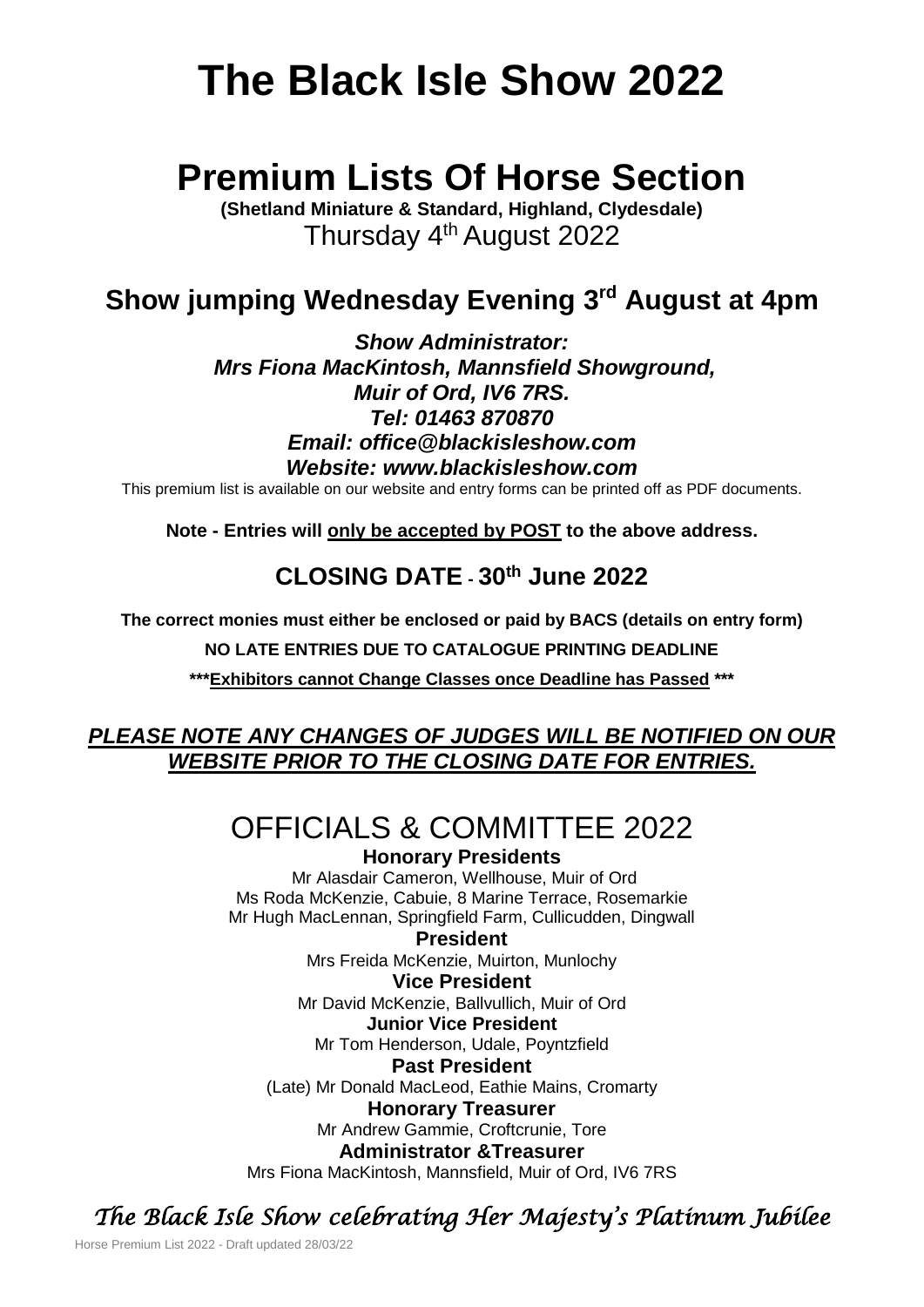## **General Regulations**

- 1.1 Entries must be intimated to the Administrator, **BY POST ONLY** Mannsfield Showground, Muir of Ord, not later than **Thursday 30th June 2022.**
- 2 No late entries, substitutions or changes can be made after the closing date for entries.
- 3 Name and Registered Number of all Pedigree Ponies and Horses must be given on entry forms. In addition the name of sire and date of birth is required for all foal entries.
- 2.4 Passports must accompany all horse entries to Show and passport number must be given on entry form.
- 5 All stock must be shown under the relevant Breed Society rules.
- 6 During the judging, no person is to enter the Ring except Judges, Attending Members, Handlers and Grooms.
- 7 Any objections must be made to the Secretary within 15 minutes of the completion of judging of the class concerned, accompanied by a deposit of £25.00, which will be returned if the objection is sustained. The Referee and Acting Committee will meet to consider protests, and their decision will be final.
- 8 Perpetual Challenge Cups will be presented at a function on Friday 11<sup>th</sup> November 2022 in the Highlander Hotel, Newtonmore, and must be returned to the Secretary not later than Show Day of the following year.
- 9 The Society will not be responsible for any loss or damage that stock or equipment sustained at the Show, or in transit, or for any accident to any person within or out with the Showground.
- 10 In no case shall a Prize be awarded unless the Judges deem the animals to have sufficient merit.
- 11 Animals can be entered in more than one Class, if eligible, but no guarantee can be given that they can be judged in all the Classes entered, due to the timing of the various Sections.
- 12 Exhibitors must be responsible for their animals at all times, and ensure that they are led by responsible and suitably dressed attendants.
- 13 All Thursday prize winners and others on request are required to take part in the livestock parade.
- 15 Exhibitors must wear their correct number before entering the ring those wearing a wrong number will not be allowed to enter.
- 16 The judges named have been invited to attend but the committee reserve the right to make changes if necessary. Any changes made will be published on the web page and exhibitors must notify the secretary immediately if they have any connection with the judge.
- 17 No person may deliberately enter and show an animal under a Judge who is known to have bred, sold or produced that animal.
- 18 Best in Ross is awarded to exhibitors who reside in Ross-shire.
- 19 Classes may be split or amalgamated depending on number of entries forward.
- 20 Body protectors are allowed.
- 21 **Publicity & Privacy** Once you have read and understood the rules and regulations of this schedule and have ticked the box at the bottom of the entry form to proceed with your entry, the Society will use your information to do the following: a) store, process and retain, including electronically, all data and personal information provided by exhibitors, for the purposes of operating the Show, maintaining appropriate records and communicating with the exhibitor in the future concerning any of the Society's activities b) publicise the names, home and business locations of exhibitors, including but not limited to prize winners, in Show catalogues, on the Show website and elsewhere as part of the operation and promotion of the Show and future shows c) photograph any exhibitor or other person on the Showground and store and use the resulting image (including edited or altered versions) for any of the Society's commercial or noncommercial purposes in all and any media, including, without limitation, use in promotional materials and on the Society's website, or supply to carefully selected third parties for use for their own purposes. The Society shall own the copyright in any such images d) Publish the details and results of any disputes and/or appeals.
- 22 **Prize money** following a review of prize money the Society introduced a new procedure for the paying out of prize money. Competitors who win any prize with a monetary value will be issued with a voucher stating the section, class, prize etc. This voucher can then be redeemed for cash in the Prize Cabin located in the stock lines. This cabin will be open between 10am and 3pm on show day. Please note that any lost vouchers will be treated in the same manner as lost cash, and will not be recompensed. Vouchers are valid for cash exchange on the day of the show only. Any vouchers which have not been exchanged for cash must be sent into the office following the show and no later than 31st October to claim the prize money, exhibitors should state whether they wish the payment to be made by cheque or BACS. Any questions arising from this should be addressed to office@blackisleshow.com

## **Equine Flu**

All animals entered into the Black Isle Show must be in good health. No animal suffering from any contagious disease will be allowed on the showground. The Veterinary Surgeon's decision will be final.

#### **The Black Isle Farmers' Society recommends that all horses and ponies attending the Black Isle Show should have a current Equine Flu vaccination. Horses and ponies attending the Black Isle Show, do so entirely at the owners' risk.**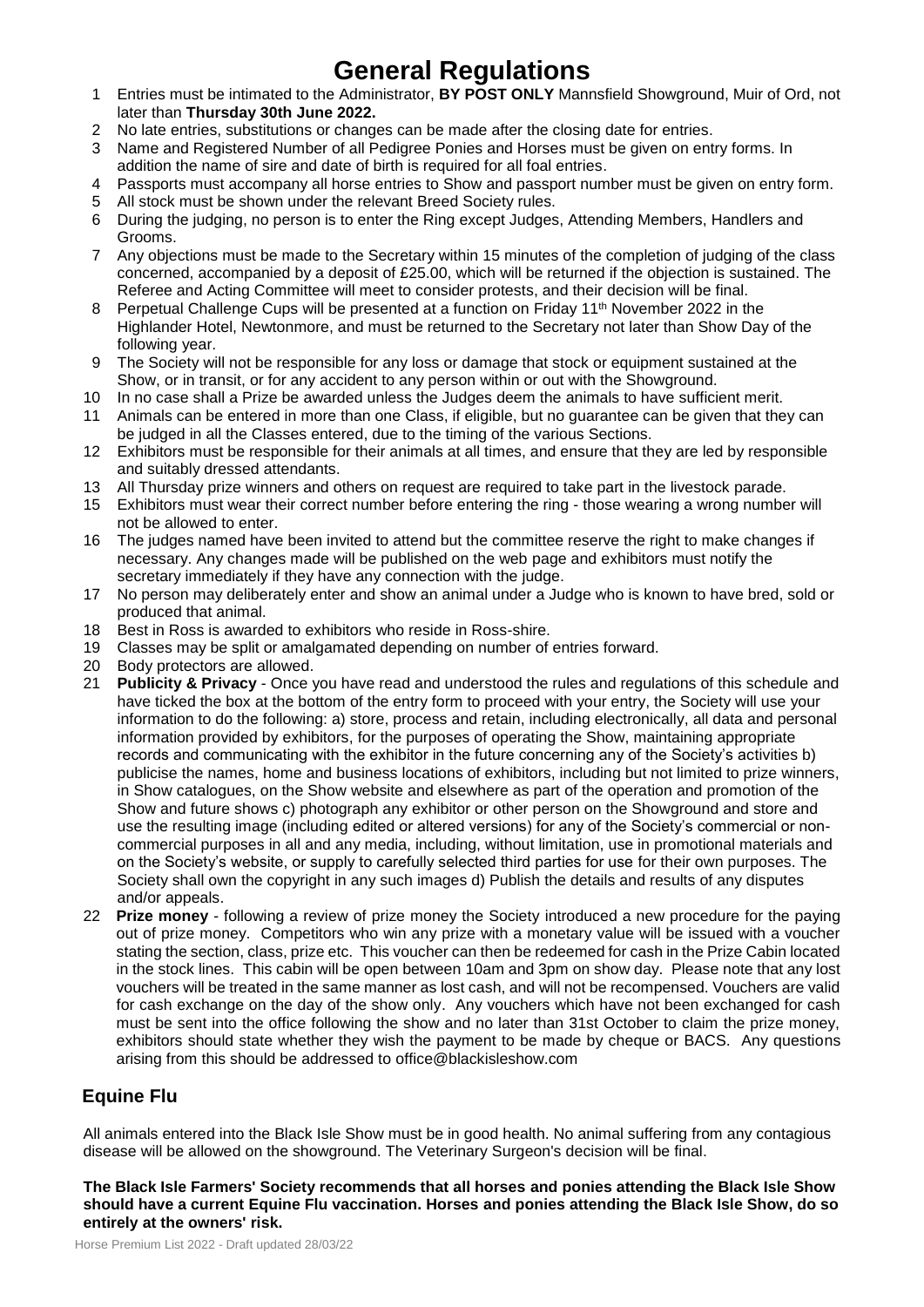## **BIFS SHOWJUMPING Wednesday 3 rd August 2022**

**Judge: Mrs Pam Joyce, Mundole, Forres Course Builder: Mrs Jenny Davidson, Mundole, Forres Entry Fee: £15 per class**

#### **901 BLACK ISLE FARMERS' SHOWJUMPING QUALIFIER 95 FINAL**

Prize money 1st £125; 2nd £100; 3rd £70; 4th; £50; 5th £30; 6th £15

**Note - All competitors must be BIFS Show jumping Championship qualifiers at a qualifying** 

**Show held before Friday 22nd July 2022.**

Height of jumps to be 100cms.

#### **902 BLACK ISLE FARMERS' SHOWJUMPING QUALIFIER 105 FINAL**

Prize money 1st £150; 2nd £120; 3rd £90; 4th; £70; 5th £50; 6th £20

**Note - All competitors must be BIFS Show jumping Championship qualifiers at a qualifying Show held before Friday 22nd August 2022.**

Height of jumps to be 110cms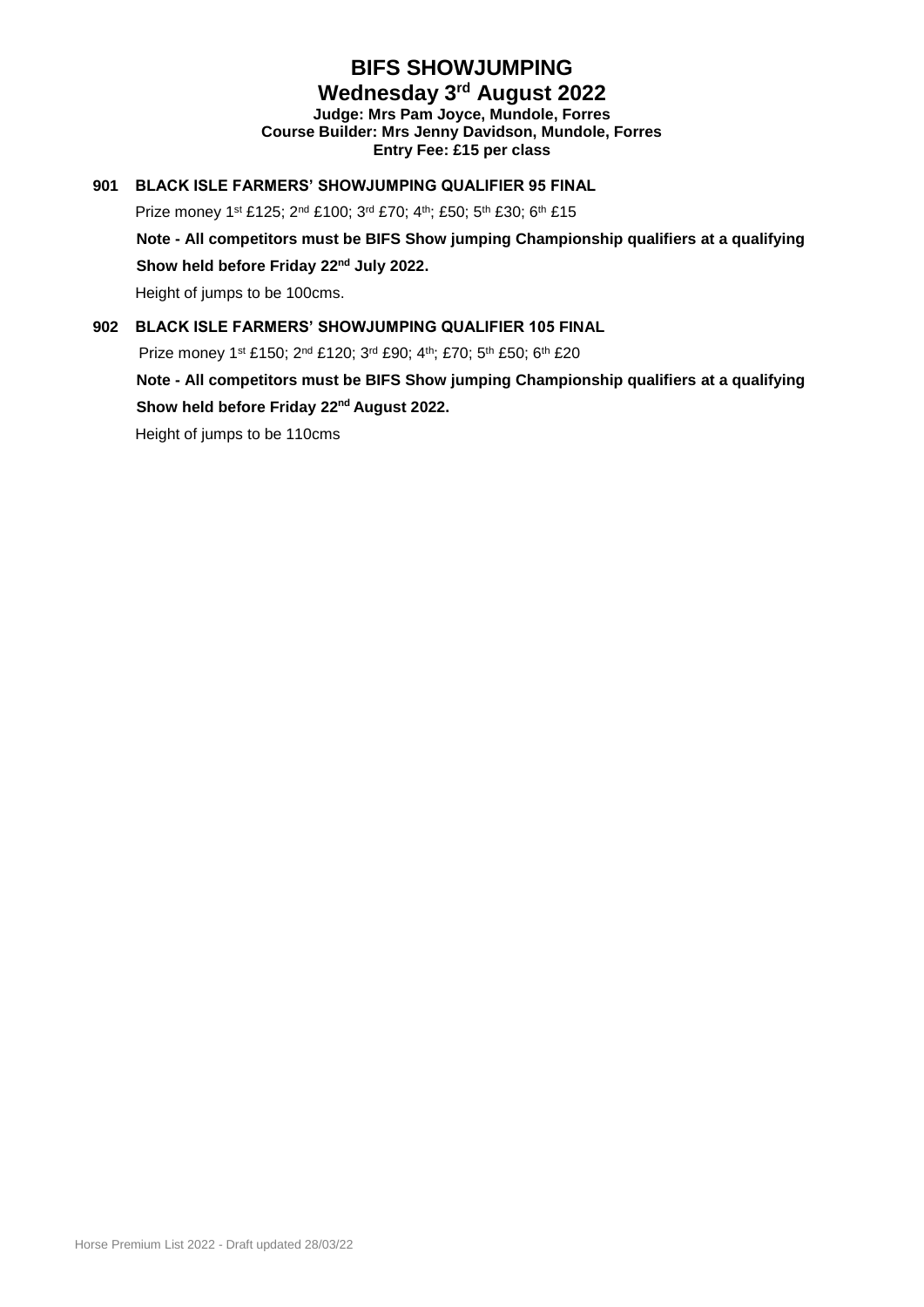## **THURSDAY 4 th AUGUST 2022 SHETLAND AND HIGHLAND PONIES AND CLYDESDALE HORSES**

**Official Show Referee – Mr R McKenzie, Muirton Farm, Munlochy**

### **~CHAMPION OF CHAMPIONS~**

The Black Isle Farmers' Champion of Champions will be judged between the following:

- Supreme Champion Led Beef Cattle Beast
	- Best Sheep Exhibit
- Champion Horse (Clydesdale, Highland, Shetland)
	- Overall Feather Champion
		- Overall Fur Champion

Judge – Mr Dean Anderson, Elgin *Reasons will be given for awards*

This will be judged at 3.10pm outside the Pavilion.

**Champion - £150; Reserve - £75; 3rd - £50; 4th - £30; 5th - £20**

### **THE LARRY GRAHAM MBE PERPETUAL SILVER CHALLENGE CUP**

Presented to the Black Isle Farmers' Society by his Family to commemorate his having been the Secretary of this Society from 1968 to 1995 - for the Overall Pairs Interbreed Championship of the Show. Each Breed in the Section to be represented by its Male Champion & Female Champion on the day. Commencing with the Beef Cattle, followed by the Sheep and Native Breed Horses & Ponies and to continue in strict rotation.

**(2022 - HORSES)**

To be judged as a Pair.

**1 st Prize £100 to each of the winning owners.**

**2 nd Prize £50 to each of the winning owners.**

The Cup will be held for 6 months by each of the winning owners (if applicable).

## **OVERALL AWARDS**

**The RICHARD WESTON BROOKE PERPETUAL SILVER CHALLENGE CUP Awarded to the Competitor gaining most points in the Open Competitions for Cattle, Horses (Thursday) and Sheep.**

**The SHELL and BP FARM SERVICE TROPHY to Ross Shire Competitor gaining most points in more than one Section in Open Classes at the Black Isle Show.**

> **SUPREME NATIVE BREEDS CHAMPIONSHIP HIGHLAND, SHETLAND & CLYDESDALE**

**SUTHERLAND & PARTNERS PERPETUAL TROPHY (Shetland & Highland), BIFS ROSETTE, CHAMPION SASH & £30**

## **NPS Scotland Rules 2022**

**(for Shetland Ponies (Standard and Miniature) and Highland Ponies)**

**TO BE RUN UNDER NPS SCOTLAND FINALS (BLAIR CASTLE) RULES 2022 which are on the NPS Scotland website www.npsscotland.co.uk These rules clarify areas particular to NPS Scotland. We also run to the Rules of the NPS and again these can be found on our website. There are new rules this year so please be vigilant and read them.**

**Exhibitors are deemed to be conversant with these rules**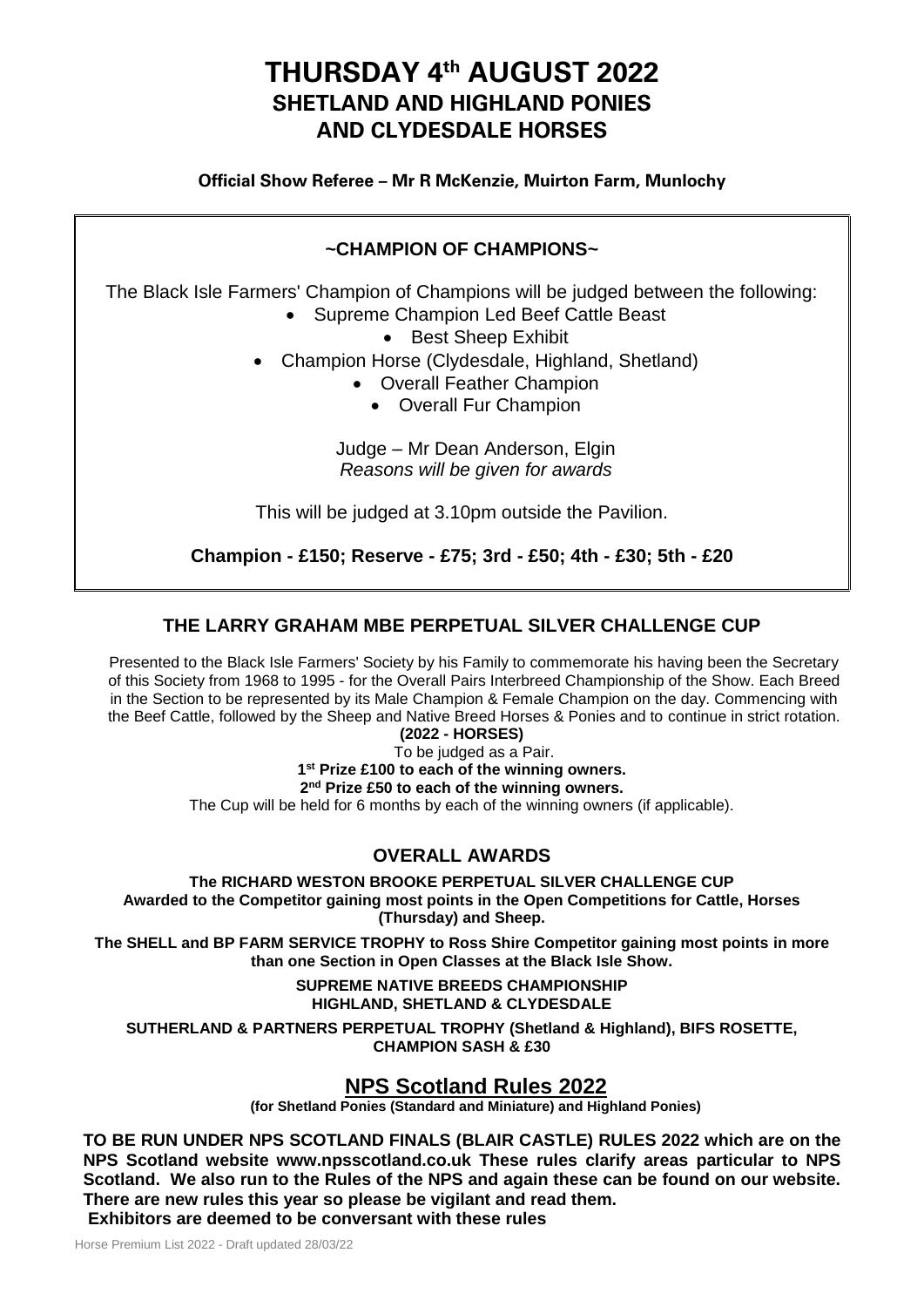## **SHETLAND PONIES (Standard) - IN HAND & RIDDEN**

**(Classes limited to PURE BRED REGISTERED SHETLAND PONIES ONLY)**

**Please Note**: Judging starts 8.00 am prompt

#### **SPSBS AFFILIATION RULES**

- 1 **Classes must be confined to SPS-BS registered ponies. Ponies must be named on the entry form and in the catalogue if one is produced. Society rosettes must only be given to ponies registered with the Society or to foals eligible for registration.**
- 2 **Three-year-old fillies with foals at foot may not be shown. All foals must be a minimum of three weeks old on the day of the show.** *Ridden stallions MUST display a stallion bridle badge. In-hand stallions 2 years and over are advised to display a stallion bridle badge.*
- 3 There must be no colts or entire males in Young Handlers classes. Children under 14 years old may not show colts (excluding foals) or entire males in In-hand classes. Children under 12 years old on the day of the show may not show entire males in ridden classes. In the interests of safety, hard hats must be worn by all handlers aged 14 years or under in In-hand classes. Exhibitors should not kneel but remain standing while in the ring. Hard hats must be worn by all exhibitors, irrespective of age, in ridden classes. *Ridden and driven ponies must be 4 years old or over*. In ridden classes, if a rider falls off at any time whilst in the ring, both pony and rider must leave the ring. rider dismounted, and take no further part.

**NPS Scotland/Townhead Pet n Pony In Hand Mountain & Moorland Championship The Champion & Res. Champion in all Mixed, pure-bred M & M, or Breed Championships will qualify for the Final which will take place at the Blair Castle International Horse Trials on 26th August 2022.** 

**Qualification may go to 3rd in the Championship (i.e. 1st Reserve Champion)**

#### **Judge: Mrs L Wilson, Ceres**

**Prize Money: 1st £30; 2nd £25; 3rd £20; 4th £15. Best from Ross - Rosette in Each Class Entry Fee: £5.00**

**PLEASE NOTE: There are only a certain number of pens that will be available, exhibitors should not occupy more than one pen for tack boxes.**

- **101 Stallion, 4 years old or over**
- **102 Colt, 2 or 3 years old**
- **103 Mare, yeld, 4 years old or over**
- **104 Mare, 4 years old or over, with foal at foot**
- **105 Foal, of above, born this year**
- **106 Yearling, (born last year), filly or colt**
- **107 Two or Three year old, filly**
- **108 Gelding, any age**
- **109 Any Coloured Pony (other than black), from the previous classes**
- **110 Group Of Three, any three ponies from the same stallion or mare**
- **111 Young Shetland Handler, 16 years and under - handlers name MUST be stated (no colts or stallions)**
- **112 Ridden Shetland, 4 years old or over, any colour (may be lead rein - please state on entry form)**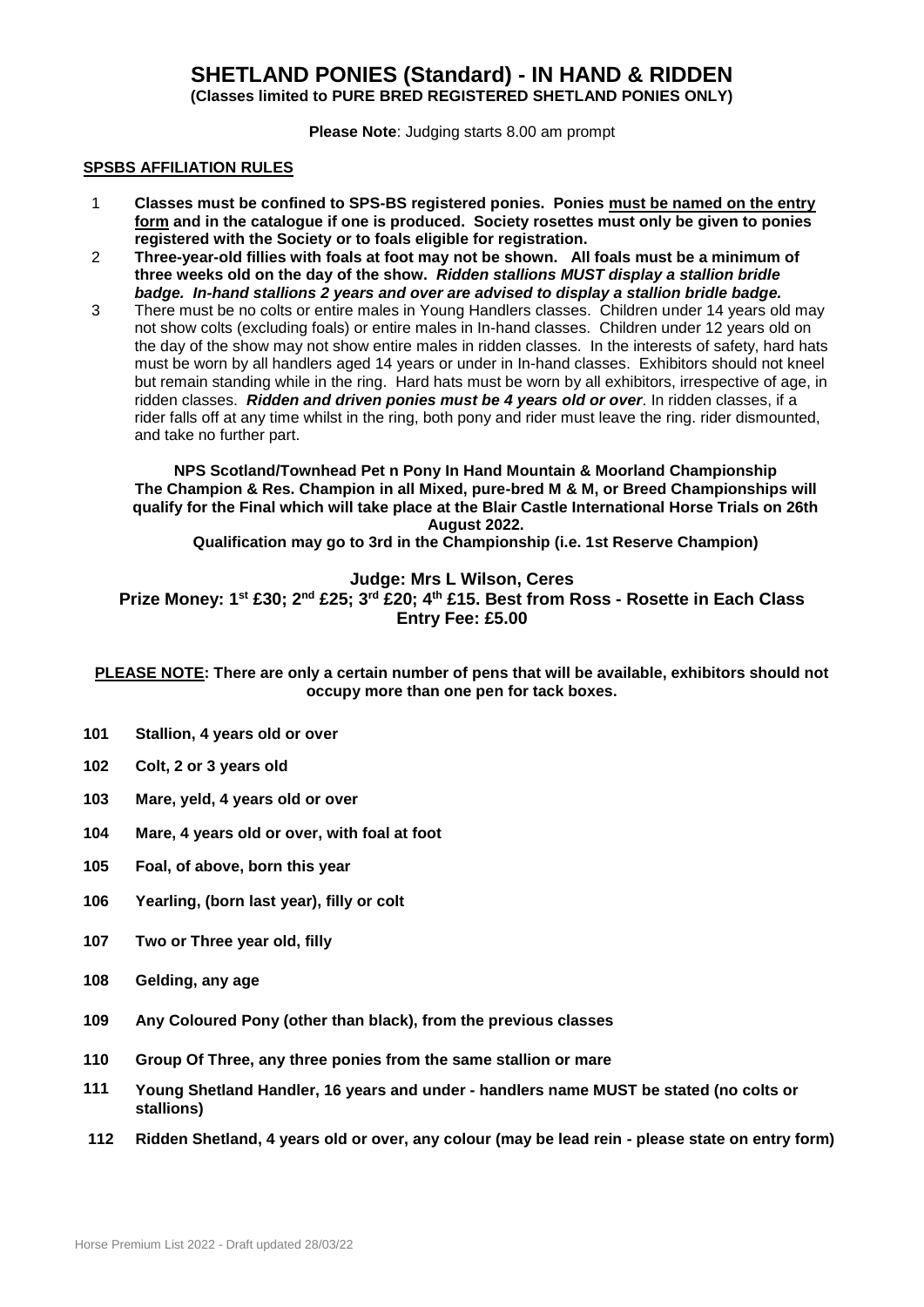## **SHETLAND PONIES (STANDARD) - CHAMPIONSHIP**

| <b>OVERALL FROM ROSS</b>                           | BIFS Border Shetland Trophy & £10                                                                                             |
|----------------------------------------------------|-------------------------------------------------------------------------------------------------------------------------------|
| <b>CHAMPION</b>                                    | Saddler Perpetual Challenge Rose bowl presented by the late Donald Wright,<br>Huntly, SASH, BIFS Rosette, £25 & SPSBS Rosette |
| <b>RESERVE</b>                                     | BIFS Rosette, SPSBS Rosette & £15                                                                                             |
| <b>JUNIOR CHAMPION</b><br>(3 years old and under)  | BIFS Rosette, SPSBS Rosette, Robin's Brae Stud Rosette                                                                        |
| <b>RESERVE JUNIOR</b><br><b>CHAMPION</b>           | BIFS Rosette, SPSBS Rosette, Robin's Brae Stud Rosette                                                                        |
| <b>BEST OPPOSITE SEX</b><br><b>TO THE CHAMPION</b> | Rosette & £10                                                                                                                 |
| <b>BEST FOAL</b>                                   | BIFS Special Foal Trophy & £5, SPSBS Rosette                                                                                  |
| <b>BEST GELDING</b>                                | SPSBS Rosette (Class 108)                                                                                                     |
| <b>BEST COLOURED</b><br><b>SHETLAND</b>            | Albyn Perpetual Challenge Trophy                                                                                              |
| <b>BEST GROUP of</b><br><b>THREE</b>               | Ravenshear Bronze Trophy & Rosette presented in memory of lain Ravenshear,<br>Kinellan (Class 110)                            |
| <b>BEST BRED by</b><br><b>EXHIBITOR</b>            | Clark Golden Pony Trophy presented in memory of the late Mrs Helen Clark,<br>Newmore, Muir of Ord                             |
| <b>YOUNG HANDLER</b>                               | Bronze Trophy & SPSBS Rosette                                                                                                 |
| <b>BEST LEAD REIN</b>                              | <b>SPSBS Rosette</b>                                                                                                          |
| <b>BEST FIRST RIDDEN</b>                           | Trophy presented in 2009 by Mrs Louise Ross, Farr in Memory of her horse<br>"Morning Sun" & SPSBS Rosette                     |

## **SHETLAND PONIES (MINIATURE) - IN HAND**

**(Classes limited to PURE BRED REGISTERED SHETLAND PONIES ONLY)**.

**Please note:** Judging starts 8.00 am prompt

#### **SPSBS AFFILIATION RULES**

- 1 **Classes must be confined to SPS-BS registered ponies. Ponies must be named on the entry form and in the catalogue if one is produced. Society rosettes must only be given to ponies registered with the Society or to foals eligible for registration.**
- 2 **Three-year-old fillies with foals at foot may not be shown. All foals must be a minimum of three weeks old on the day of the show.** *Ridden stallions MUST display a stallion bridle badge. In-hand stallions 2 years and over are advised to display a stallion bridle badge.*
- 3 There must be no colts or entire males in Young Handlers classes. Children under 14 years old may not show colts (excluding foals) or entire males in In-hand classes. Children under 12 years old on the day of the show may not show entire males in ridden classes. In the interests of safety, hard hats must be worn by all handlers aged 14 years or under in In-hand classes. Exhibitors should not kneel but remain standing while in the ring. Hard hats must be worn by all exhibitors, irrespective of age, in ridden classes. *Ridden and driven ponies must be 4 years old or over*. In ridden classes, if a rider falls off at any time whilst in the ring, both pony and rider must leave the ring. rider dismounted, and take no further part.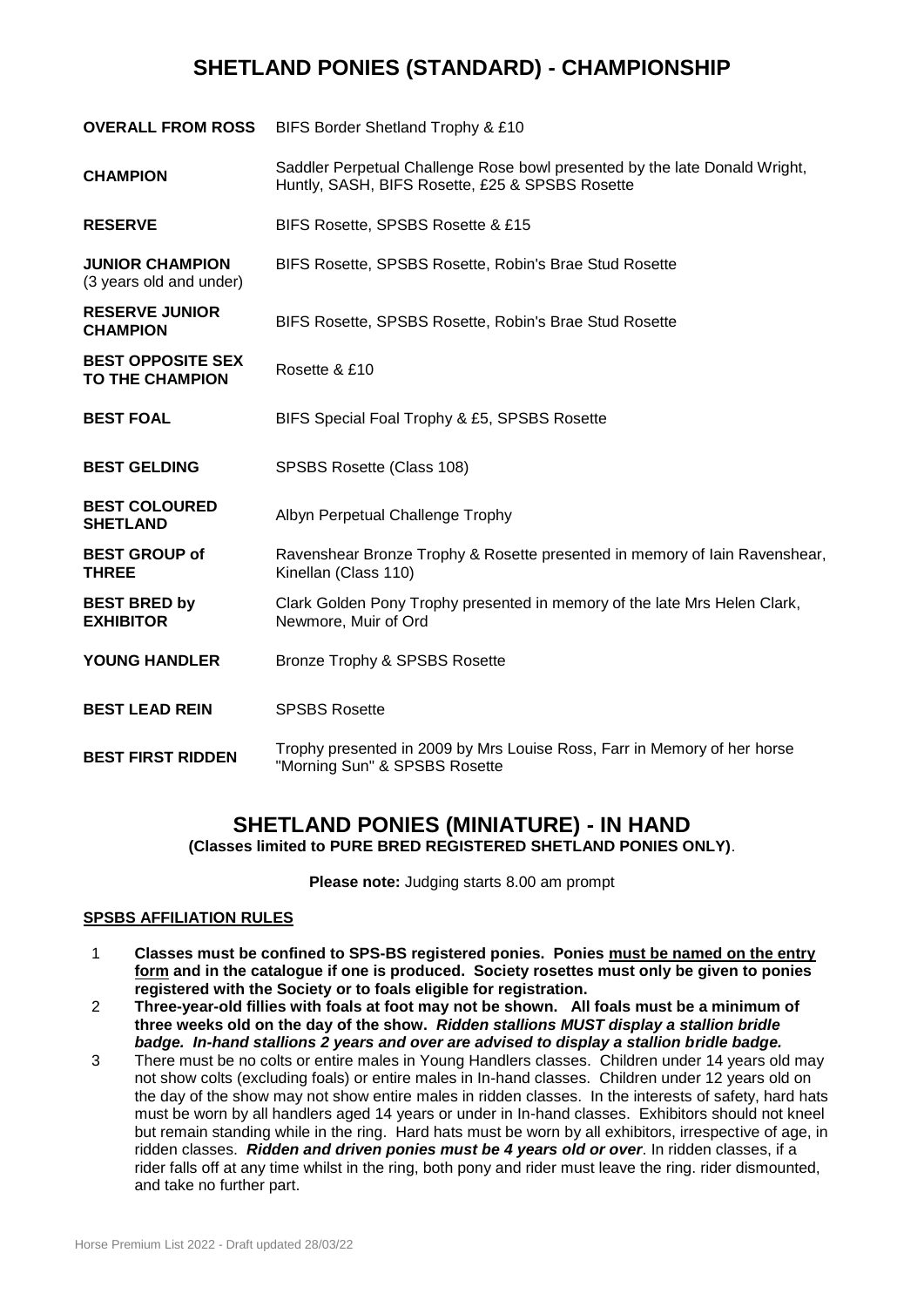#### **NPS Scotland/Townhead Pet n Pony in Hand Mountain & Moorland Championship The Champion & Res. Champion** in all Mixed, pure-bred M & M, or Breed Championships will qualify for the Final which will take place at the Blair Castle International Horse Trials on 26th August 2022**. Qualification may go to 3rd in the Championship (i.e. 1st Reserve Champion)**

#### **Judge: Miss A Slater (Breckenlea), Bixter**

**Prize Money: 1st £30; 2nd £25; 3rd £20; 4th £15. Best from Ross - Rosette in Each Class Entry Fee: £5.00**

**PLEASE NOTE: There are only a certain number of pens that will be available, exhibitors should not occupy more than one pen for tack boxes.**

- **113 Stallion, 4 years old or over**
- **114 Colt, 2 or 3 years old**
- **115 Mare, yeld, 4 years old or over**
- **116 Mare, 4 years old or over, with foal at foot**
- **117 Foal, of above, born this year**
- **118 Yearling, (born last year), filly or colt**
- **119 Two Or Three year old, filly**
- **120 Gelding, any age**
- **121 Any Coloured Pony (other than black), from the previous classes**
- **122 Group Of Three, any three ponies from the same stallion or mare**
- **123 Young Shetland Handler, 16 years and under, handlers name MUST be stated (no colts or stallions)**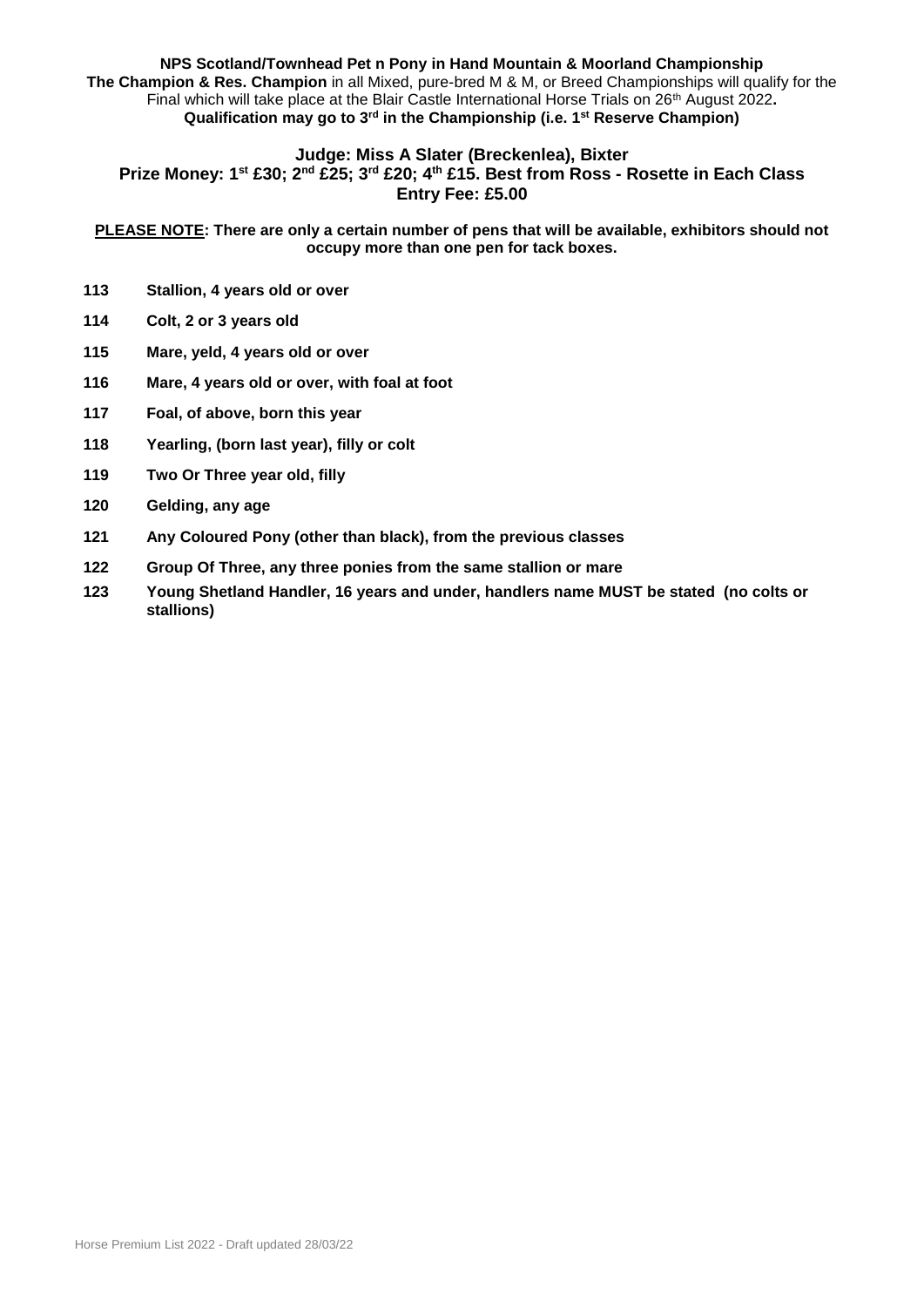## **SHETLAND PONIES MINIATURE - CHAMPIONSHIP**

| <b>OVERALL from ROSS</b>                           | BIFS Rosette & £10                                              |
|----------------------------------------------------|-----------------------------------------------------------------|
| <b>CHAMPION</b>                                    | Hjatland Stud Trophy & BIFS Rosette & SASH, £25 & SPSBS Rosette |
| <b>RESERVE</b>                                     | Terregles Stud Trophy & BIFS Rosette, SPSBS Rosette & £15       |
| <b>JUNIOR CHAMPION</b><br>(3 years old and under)  | BIFS Rosette, Robin's Brae Stud Rosette, SPSBS Rosette          |
| <b>RESERVE JUNIOR</b><br><b>CHAMPION</b>           | BIFS Rosette, Robin's Brae Stud Rosette, SPSBS Rosette          |
| <b>BEST OPPOSITE SEX</b><br><b>TO THE CHAMPION</b> | Rosette & £10                                                   |
| <b>BEST MINIATURE</b><br><b>STALLION</b>           | BIFS Rosette & Alichbrae Shetland Ponies, Crieff Trophy         |
| <b>BEST MARE</b>                                   | BIFS Rosette & Koistie Stud Trophy                              |
| <b>BEST FOAL</b>                                   | Hiatland Stud Trophy, SPSBS Rosette & £5, BIFS Rosette          |
| <b>BEST GELDING</b>                                | SPSBS Rosette (Class 120)                                       |
| <b>BEST COLOURED</b><br><b>SHETLAND</b>            | BIFS Rosette (Class 121)                                        |
| <b>BEST GROUP of</b><br><b>THREE</b>               | BIFS Rosette (Class 122)                                        |
| <b>BEST BRED by</b><br><b>EXHIBITOR</b>            | BIFS Rosette & Trophy donated by Loch Fleet Shetlands           |
| <b>YOUNG HANDLER</b>                               | SPSBS Rosette & Trophy donated by Loch Fleet Shetlands          |

## **OVERALL SHETLAND CHAMPIONSHIP**

**(eligible to Champions and Reserves from both Standard and Miniature sections)**

- **OVERALL** BIFS Rosette & £40
- **RESERVE** BIFS Rosette & £20
- **OVERALL FROM ROSS** BIFS Rosette & £10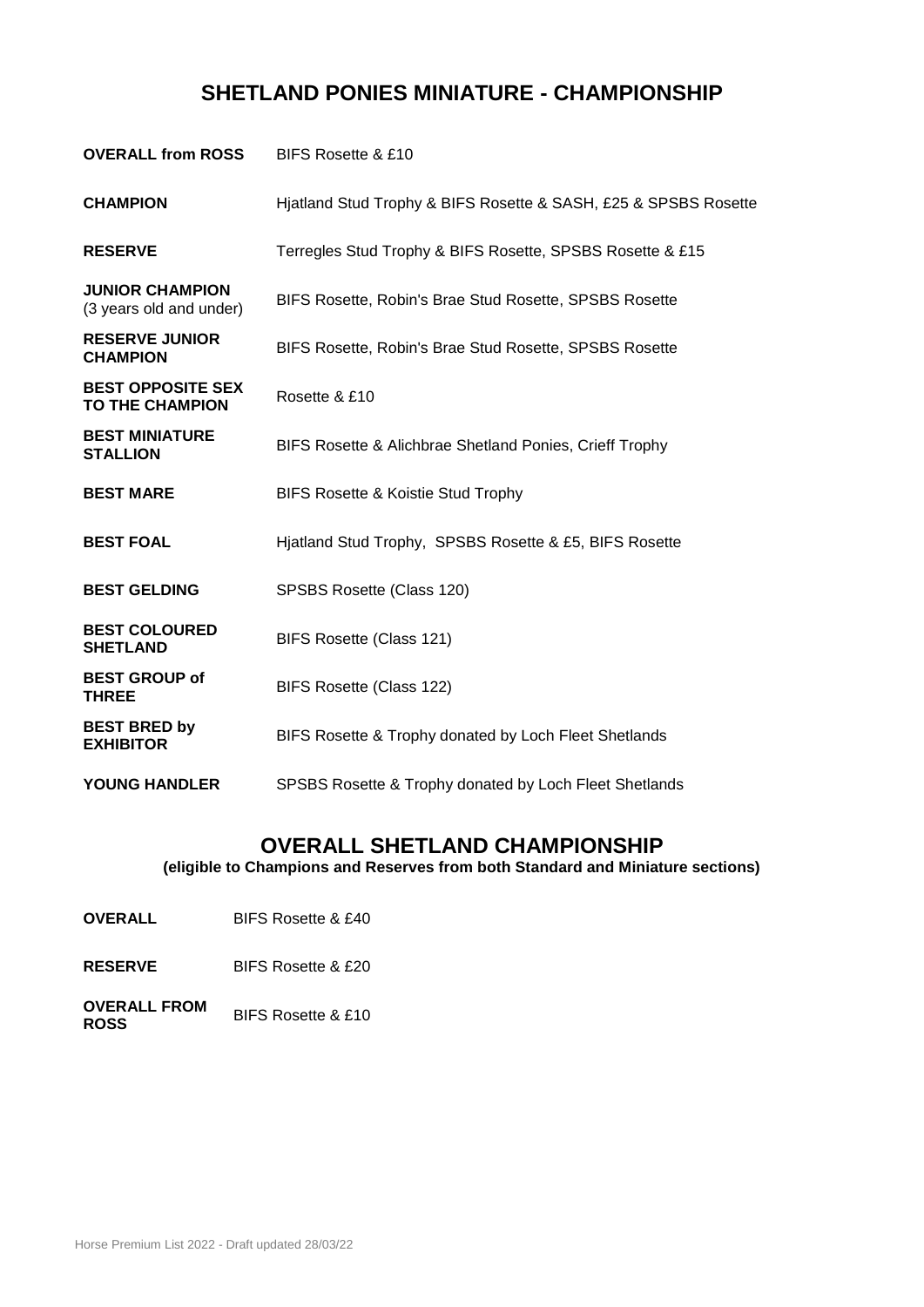## **HIGHLAND PONIES - IN HAND**

#### **(Classes limited to PURE BRED REGISTERED HIGHLAND PONIES ONLY). This Show is affiliated to The Highland Pony Society**

#### **NPS Scotland/Townhead Pet n Pony In Hand Mountain & Moorland Championship The Champion & Res. Champion in all Mixed, pure-bred M & M, or Breed Championships will qualify for the Final which will take place at the Blair Castle International Horse Trials on 26th August 2022.**

**Qualification may go to 3rd in the Championship (i.e. 1st Reserve Champion)**

#### **HIGHLAND PONY SOCIETY - YOUNGSTOCK CHAMPIONSHIPS 2022**

• This show is a qualifier for the 2022 Highland Pony Society Youngstock Championships.

• The Champion youngster across classes 124, 127, 130-133 will qualify for the Highland Pony Youngstock Championships. If already qualified, the card will pass to the second placed pony but no further.

• Only pure bred registered Highland youngstock; foals, 1, 2 and 3yrs olds may enter.

• Two Championships will be held; one in Scotland (CSHPC Show at Strathallan Castle on 4 September 2022) and one in England (Great British In Hand Show at Kelsall Hill Equestrian Centre on 17 September 2022). The qualifying exhibitor can select which Championship Show they wish to enter. • Exhibitors are not required to be members of the Highland Pony Society for qualifying classes.

However, all those competing in the Championships must be members of the Society.

- Entry to the Championships is free.
	- At the Youngstock Championships, the Champions and Reserves will receive rosettes and prize money of £100 and £50 respectively and all those forward at the finals will receive £15 and a finalist rosette. A sash and perpetual trophy will be awarded to each of the Champions.

#### **Judge: Mr J P G Cameron, Laurencekirk Prize Money: 1st £30; 2nd £25; 3rd £20; 4th £15 Best From Ross - Rosette in Each Class Entry Fee: £5.00 Judging starts at: 8.00 am prompt**

- **124 Colt - 2 or 3 year old, Must be licensed or eligible for licensing**
- **125 Stallion - 4 years old or over**
- **126 Mare, any age with foal at foot**
- **127 Foal of above - born this year**
- **128 Mare, (Yeld) - 4 years or over**
- **129 Gelding - 4 years or over**
- **130 Gelding - 2 or 3 year old**
- **131 Colt or Gelding - yearling**
- **132 Filly - 2 or 3 year old**
- **133 Filly - yearling**

## **HIGHLAND PONIES - IN HAND CHAMPIONSHIP**

|                                                    | <b>OVERALL from ROSS</b> Coire Silver Loving Cup & Rosette                                                                                                                                                                      |
|----------------------------------------------------|---------------------------------------------------------------------------------------------------------------------------------------------------------------------------------------------------------------------------------|
| <b>CHAMPION</b>                                    | Torgorm Silver Rose bowl presented by the late Ian MacLeod, Torgorm,<br>BIFS Champion Rosette & £25. Highland Pony Society Rosette, Sash & Bronze<br>Medal. To be eligible to win HPS Medal, Sash & Rosette must be HPS MEMBERS |
| <b>RESERVE</b>                                     | BIFS Reserve Champion Rosette & £15                                                                                                                                                                                             |
| <b>BEST OPPOSITE SEX</b><br><b>TO THE CHAMPION</b> | BIFS Rosette & £10                                                                                                                                                                                                              |
| <b>BEST YEARLING</b>                               | MacDonald - Buchanan Perpetual Challenge Rosebowl presented by<br>Major Sir Reginald MacDonald Buchanan from Scatwell                                                                                                           |
| <b>BEST YELD MARE</b>                              | The Marie Cameron memorial trophy presented by her family.                                                                                                                                                                      |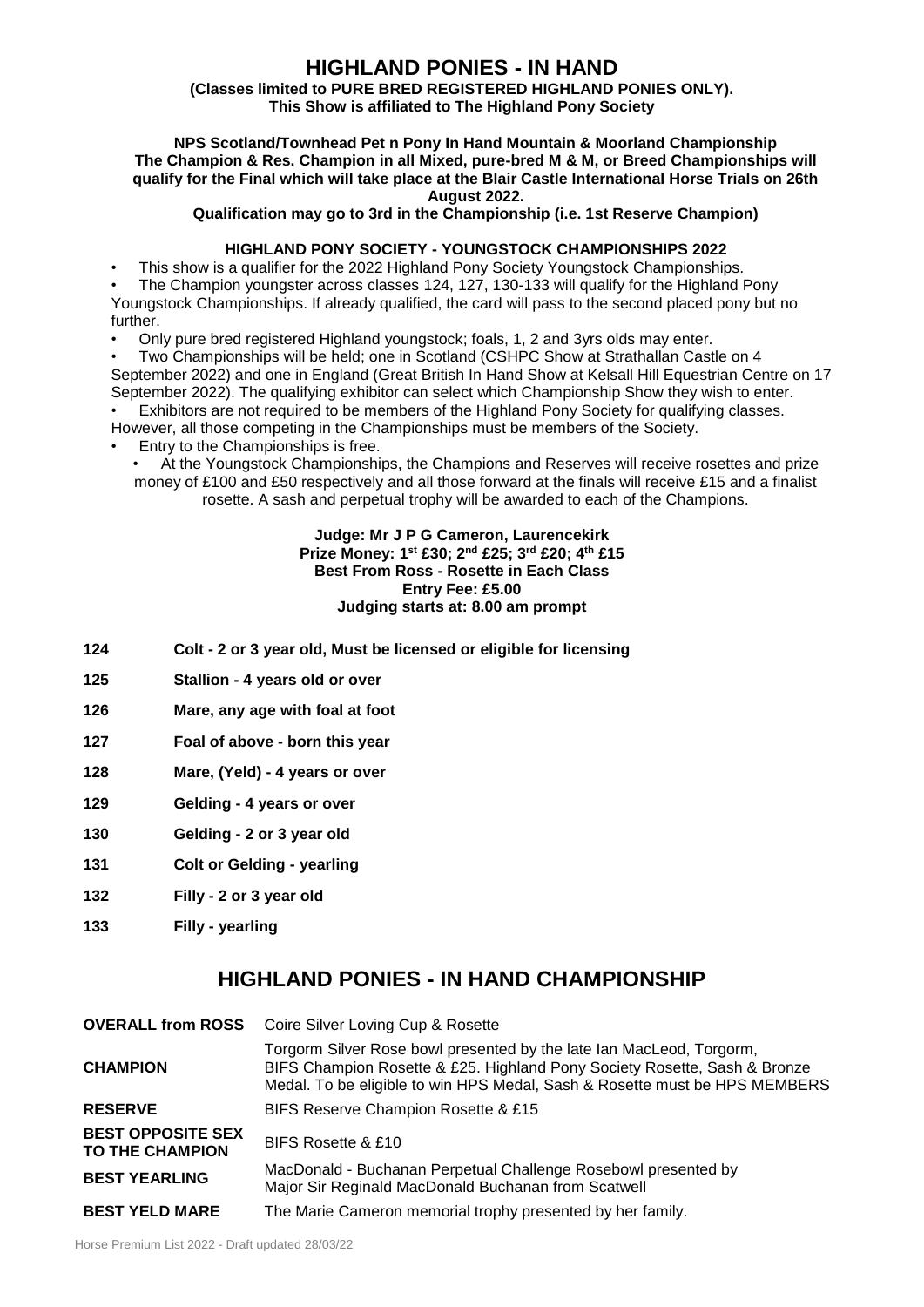| <b>BEST GELDING</b>                        | Doran of Drumminor Perpetual Trophy presented by Mrs Liana Balingall,<br>Beechwood, Maryburgh. (Classes 129 & 130) |
|--------------------------------------------|--------------------------------------------------------------------------------------------------------------------|
| <b>BEST BRED by</b><br><b>EXHIBITOR</b>    | Strathconon Bronze Trophy                                                                                          |
| <b>BEST MARE &amp; FOAL</b><br>(as a pair) | Glenshiel Trophy re-presented to the Society by the late lain Campbell, Glenshiel                                  |
| <b>BEST FOAL</b>                           | Balloan Bronze Trophy presented by the late Thomas Ross, Balloan, Culbokie.                                        |

#### **<sup>134</sup> PAIRS. Any Pair of animals sired by the same stallion (not necessarily in the same ownership)**

**135 WORKING HIGHLAND PONY, 4 years old or over in working harness (Deer, pannier or cart harness). To be judged on the suitability of the Pony, Harness and Leader for work**

> SPECIAL PRIZE Colin Campbell Perpetual Challenge Trophy presented by the family of the late Colin Campbell of Glenshiel for Best Turned out

**136 YOUNG HIGHLAND HANDLER, 16 years and under - handlers name MUST be stated (no colts or stallions)**

The Gair Trophy presented to the winner of the Young Handler & BIFS Rosette

### **HIGHLAND PONIES - RIDDEN**

**(Classes limited to PURE BRED REGISTERED HIGHLAND PONIES ONLY) (Classes may be amalgamated at the Judge's discretion)**

#### **WILL NOT START BEFORE 11.30am**

#### **Judge: Mr A J G Cameron, Laurencekirk (TBC) Prize Money: 1st £30; 2nd £25; 3rd £20; 4th £15 Best From Ross - Rosette in Each Class Entry Fee £5.00**

- **137 Ridden Highland Pony -** 4 years old and over, under 143cms
- **138 Ridden Highland Pony -** 4 years old and over, exceeding 143cms but not to exceed 148cms

#### **HIGHLAND PONIES - RIDDEN CHAMPIONSHIP**

(Classes 137 & 138)

| <b>OVERALL from ROSS</b> | BIFS Rosette & £10                                                                                                                            |
|--------------------------|-----------------------------------------------------------------------------------------------------------------------------------------------|
| <b>CHAMPION</b>          | Corriegarth Silver Stag presented by Mrs Sheila Brooks, Ednam House,<br>Kelso.<br>BIFS Champion Rosette & Highland Pony Society Rosette & £25 |
| <b>RESERVE</b>           | BIFS Reserve Champion Rosette & £15                                                                                                           |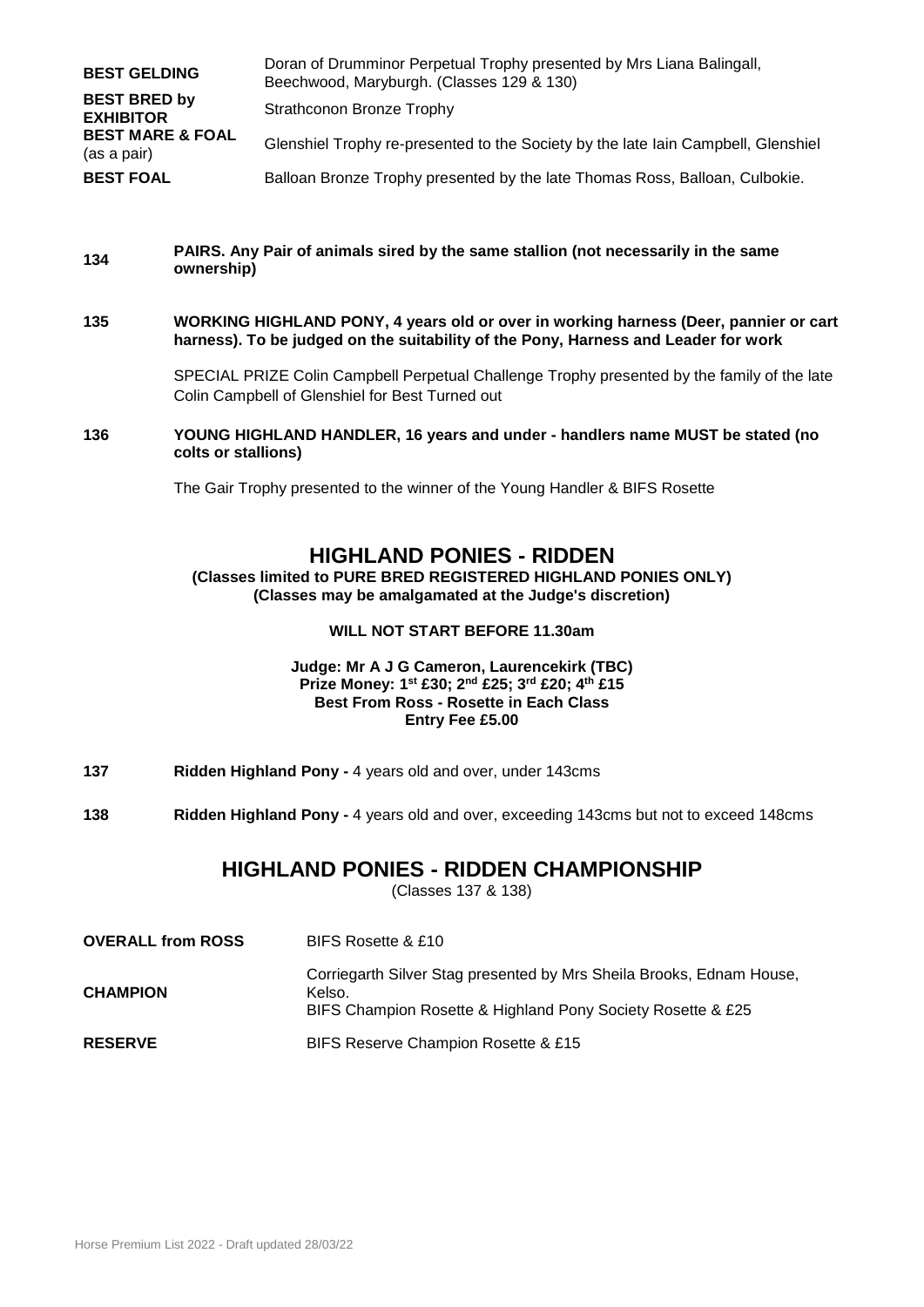#### **CLYDESDALES - IN HAND**

#### **(Classes limited to PURE BRED REGISTERED CLYDESDALES & CLYDESDALES ELIGIBLE FOR REGISTRATION) Judging starts at 9.30am Sharp Judge: Mr Ronald H Black, Cupar Prize Money: 1st £30; 2nd £25; 3rd £20; 4th £15 Best From Ross - Rosette in Each Class Entry Fee: £5.00**

- **139 Gelding, 3 years old and over**
- **140 Colt or Gelding, two year old**
- **141 Colt or Gelding, one year old**
- **142 Mare, yeld, 3 years old or over**
- **143 Mare, any age, with foal at foot**
- **144 Foal, Colt, of above, born this year**
- **145 Foal, Filly, of above, born this year**
- **146 Filly, two year old**
- **147 Filly, one year old**
- **148 Young Handlers' Class (Please state clearly handlers' name)**

#### **CLYDESDALES IN HAND CHAMPIONSHIP**

(Classes 139 to 147)

| <b>OVERALL from ROSS</b>                           | Leslaine Perpetual Trophy                                                                                              |
|----------------------------------------------------|------------------------------------------------------------------------------------------------------------------------|
| <b>CHAMPION</b>                                    | Fletcher of Rosehaugh Cup presented by the late J. Douglas Fletcher of<br>Rosehaugh, BIFS Champion Rosette, Sash & £25 |
| <b>RESERVE</b>                                     | BIFS Reserve Champion Rosette & £15                                                                                    |
| <b>BEST OPPOSITE SEX TO</b><br><b>THE CHAMPION</b> | Auchengree Bronze Trophy                                                                                               |
| <b>BEST DRAUGHT MARE</b>                           | Sir Walter Ross Perpetual Silver Challenge Cup                                                                         |
| <b>BEST MARE &amp; FOAL</b><br>(as a pair)         | Special Prize of £15 to winner. £10 to Runner-up                                                                       |
| <b>CHAMPION FOAL</b>                               | Shaw of Tordarroch Perpetual Challenge Cup                                                                             |
| <b>BEST FOAL (Opposite sex to</b><br>champion)     | <b>Clark Silver Quaich</b>                                                                                             |
| <b>BEST BRED by EXHIBITOR</b>                      | MacIver Silver Salver                                                                                                  |
| <b>BEST YOUNG HANDLER</b>                          | Norval Bronze Trophy                                                                                                   |
| <b>BEST YEARLING/TWO</b><br><b>YEAR OLD</b>        | The BIFS Shield for the best yearling or two year old Colt or Filly at The Black<br><b>Isle Show</b>                   |